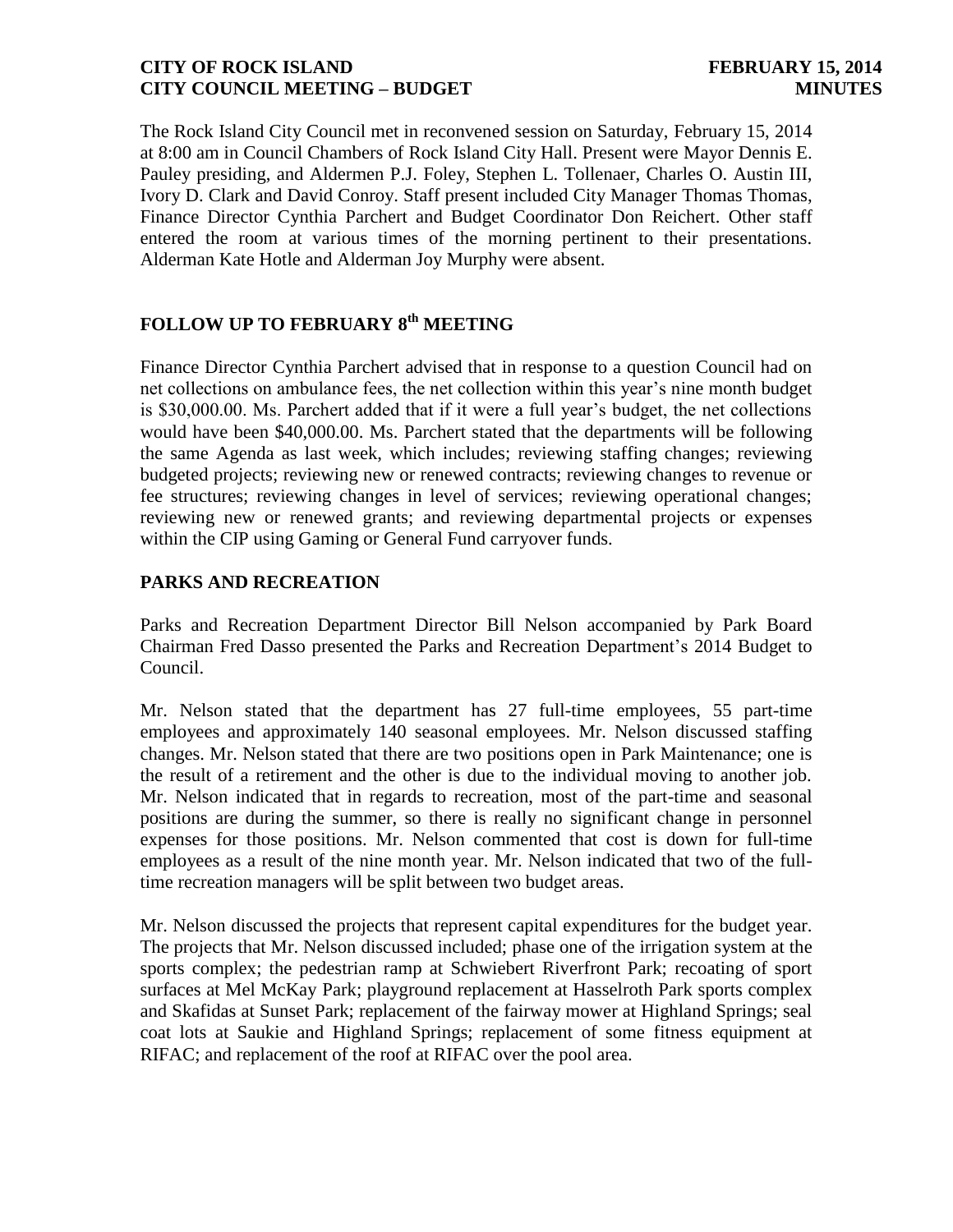Mr. Nelson discussed revenue. Mr. Nelson advised that the department will be increasing the fee at Whitewater Junction from \$7.00 to \$8.00. Mr. Nelson added that they plan to do couponing through social media. Mr. Nelson further discussed this item as it related to marketing. Mr. Nelson advised that fees for youth sports programs will see an increase of about 5%.

Mr. Nelson discussed level of services. Mr. Nelson advised that with the use of a tiered maintenance system and favorable weather, the department was able to keep up with mowing, garbage and other daily activities. Mr. Nelson further discussed this item. Mr. Nelson indicated that in terms of operational changes, they are always reviewing programming and classes to increase the experience for patrons. Mr. Nelson commented that they have shorter classes, family oriented classes, and flexibility options at RIFAC for some of the fitness programs for people that wish to move their schedules around for various activities.

Council discussed revenue as it related to fees and the marketing component at Whitewater Junction.

Mr. Nelson stated that the department continues to look for opportunities to bundle entry fees with food or other offerings, which helps to emphasize the experience and also increases point of sale purchases. Mr. Nelson advised that they have promoted a discounted membership if a member brings a new member to RIFAC. Mr. Nelson stated that their golf lesson program has changed where now the Golf Services Manager hires instructors to lead the lesson programs.

Mr. Nelson indicated that Parks and Recreation has one continuing grant from DECO for Douglas Park. Mr. Nelson added that the amount may not be enough to make a significant change. Mr. Nelson and Council further discussed this grant. Mr. Nelson added that they hope to have a program grant from the Day Foundation for the summer camps held at the schools. It was noted that the Parks and Recreation Department also receives funds from the school for the Lights on for Learning Program. Mr. Nelson noted that after this year, that program will stop.

Mr. Nelson stated that in terms of gaming, there are two projects in the budget; one is to review the fencing at the Horace Mann Ball Field. Mr. Nelson added that the fence is in desperate need of replacement. Mr. Nelson advised that the other project is to replace the roof at Lincoln Park where the stage is that the Genesius Guild uses. Mr. Nelson further discussed these two projects.

Council and Mr. Nelson discussed the Parks and Recreation Department's 2014 Budget as it related to fees, the possibility of a minimum wage increase and how it would affect the Parks and Recreation Department. In addition, Council and Mr. Nelson discussed events as it related to Red, White & Boom.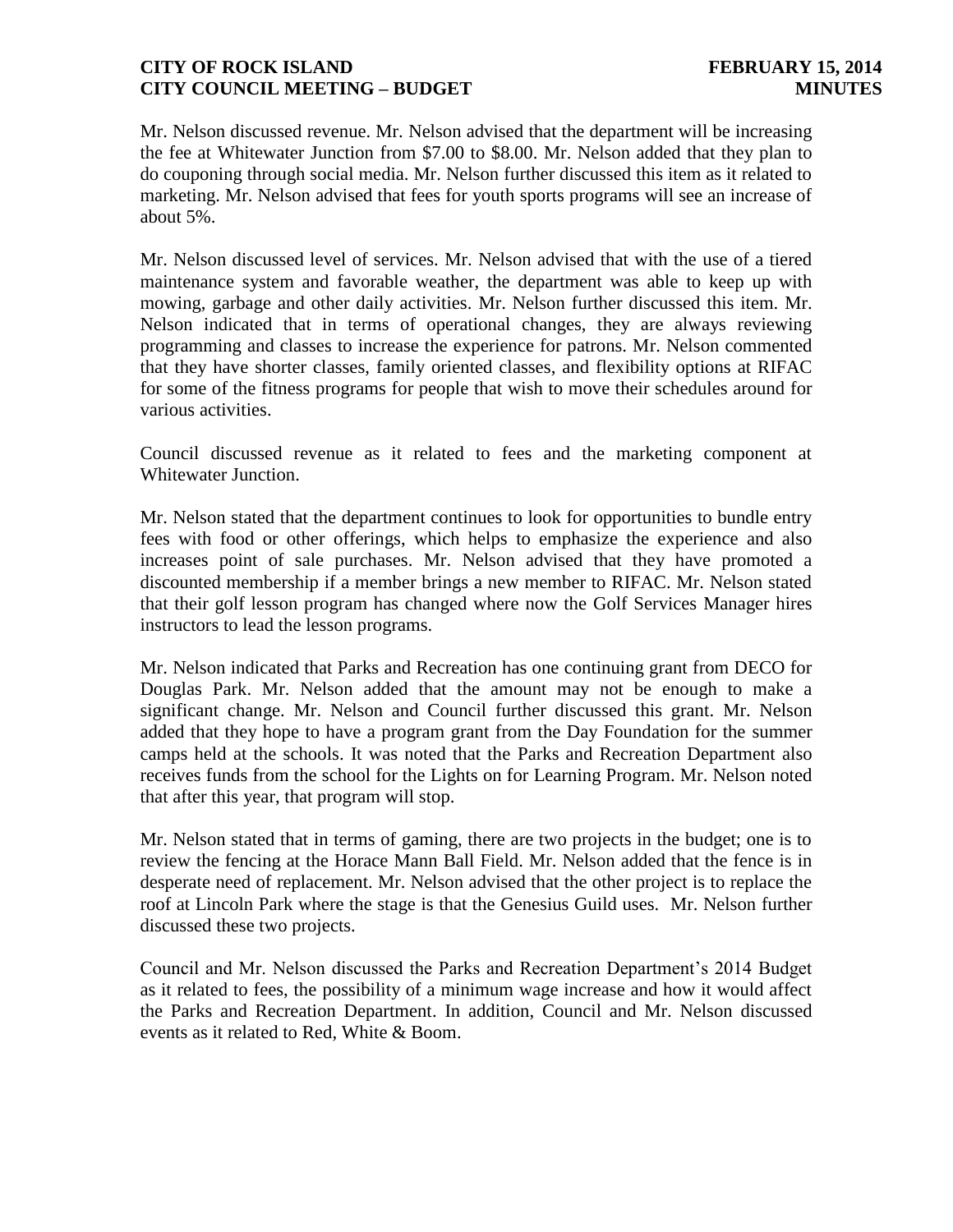#### **MARTIN LUTHER KING CENTER**

Martin Luther King Center Director Dwight Ford addressed Council and presented the King Center's 2014 Budget.

Mr. Ford stated that no changes in staffing are anticipated; there is a total body count of 36 with six individuals being full-time. Mr. Ford indicated that the King Center has no projects to be completed within this budget period. Mr. Ford advised that the King Center has two contracts, which include a janitorial contract and a snow removal contract.

Mr. Ford discussed revenue. Mr. Ford advised that they are working hard at exposing the center to not only the Rock Island community but to the surrounding communities as well since all of the redevelopment and expansion has taken place. Mr. Ford added that a feasibility study was completed and the King Center offers very competitive pricing in regards to the facility rentals. Mr. Ford further discussed the center as it related to the many amenities that are offered. Mr. Ford advised that last year, they had about \$11, 719.00 come in through the use of the building. Mr. Ford added that this year, it is projected at \$13,000.00. Mr. Ford commented that \$11,250.00 is projected for CY 14. Council and Mr. Ford further discussed the rental of the Ida Robinson Banquet Room. Mr. Ford discussed the Promise Neighborhood Implementation Grant, which is a United Way Grant. Mr. Ford stated that if United Way receives the grant, it would significantly impact the King Center's services.

Mr. Ford discussed the changes in the level of services that the King Center provides. Mr. Ford stated that the After School Program currently has 65 people enrolled and the goal is to reach 75; the Substance Abuse Prevention Program currently has 1,340 served and the goal was set at 1,000. Mr. Ford also commented on Pregnancy Prevention, the Metropolitan Youth Group, Striders Track Team and the Rock Island Boxing Club. Mr. Ford and Council further discussed these programs.

Mr. Ford pointed out that last year, they launched the Gateway Experience Youth Summer Employment Initiative, which is an initiative where area businesses are recruited to offer employment opportunities to high school youth. Mr. Ford stated that the King Center will continue to work with the Youth Leadership and Summer Enrichment Program. Mr. Ford stated that the King Center has expanded services in regards to the Active Club. Mr. Ford discussed these services, which included King Café, Monday Matinee, Dance and Exercise class, Bowling transportation and Knitting Club.

Mr. Ford stated that there are no changes in the operational structure. Mr. Ford indicated that the King Center received the Amy Helpenstell Foundation Grant, which is a three year grant for \$60,000.00. Mr. Ford advised that this year, the King Center received the final installment of \$20,000.00. It was noted that this grant helps to support afterschool and summer day camp sessions. Mr. Ford stated that the King Center also applied for a grant with the Metropolitan Youth Program and received this two year grant for \$25,000.00 with the first year funding at \$15,000.00. Mr. Ford added that they received the HAVlife Grant for \$7,500.00 to support athletic and recreational programs.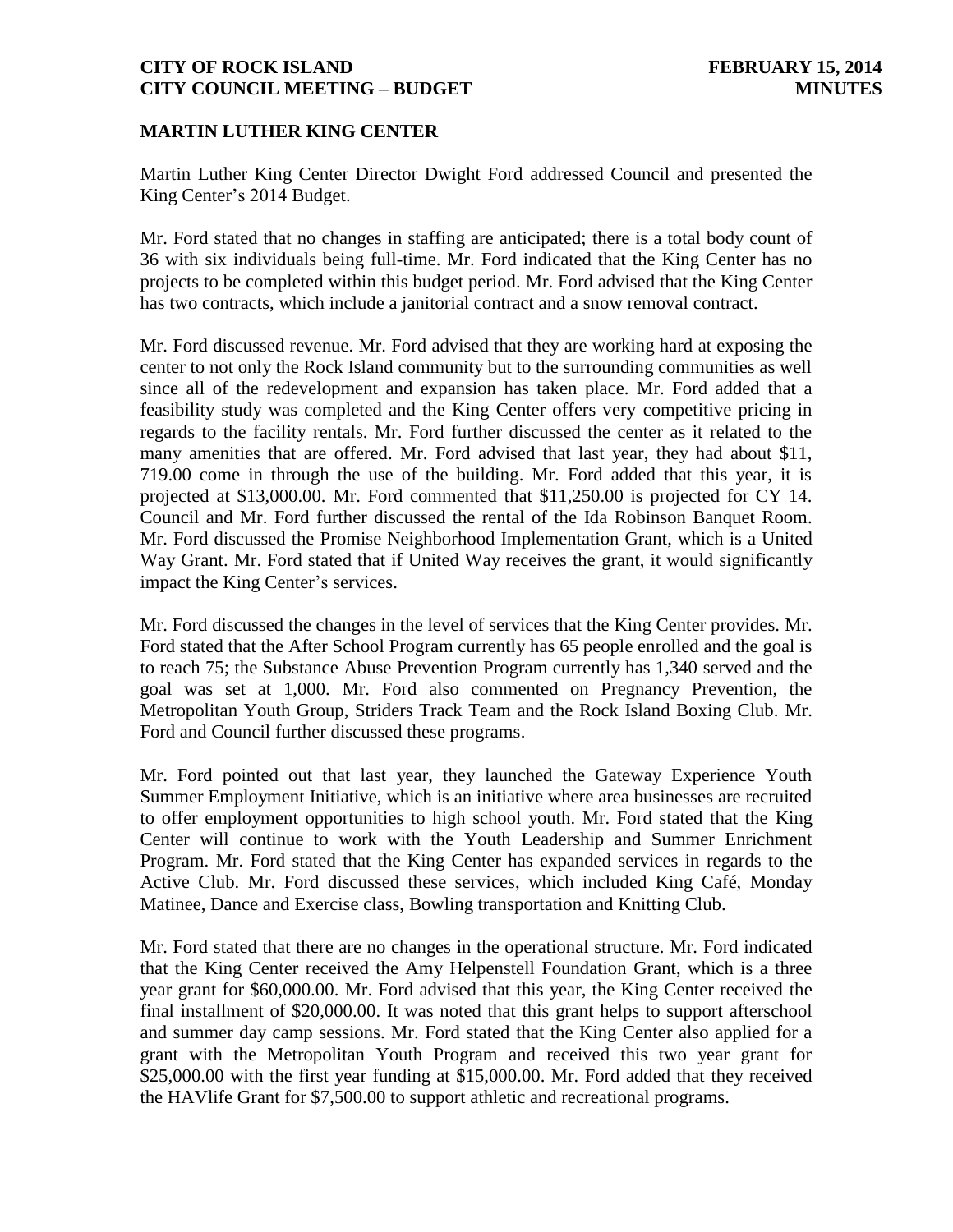Council and Mr. Ford further discussed the King Center's 2014 Budget.

### **POLICE**

Police Chief Jeff VenHuizen along with Deputy Chief Jason Foy and Lt. Tim McCloud addressed Council and presented the Police Department's 2014 Budget.

Chief VenHuizen discussed various Police Department accomplishments over the past year. Chief VenHuizen advised that last year, overall crime was down 10% and violent crime was down 3%, which are the lowest levels ever achieved. Chief VenHuizen indicated that they closed accepting applications for establishing a new two year eligibility list. Chief VenHuizen pointed out that the Police Department received notification earlier this week that the Police Department has officially received Tier Two accreditation status. Chief VenHuizen further discussed this item.

Police Chief VenHuizen advised that in regards to staffing levels, the Police Department is currently at 111 employees with one command officer off on extended leave. The Chief added that the department anticipates the officer's retirement this year, which will return the department to normal operating strength of 110 employees.

Police Chief VenHuizen stated that for budgeted projects in the CIP, the department has one million dollars budgeted for the upgrade to the 800 MHz communications system. The Chief added that this cost will be spread out over a period of three years, with \$250,000.00 budgeted for the first year. The Chief commented that this will allow the Police Department to have true interoperability between other local agencies on both sides of the river. Council and Chief VenHuizen further discussed this project. Chief VenHuizen indicated that \$21,000.00 has been budgeted out of the State Drug Fund for the purchase of a John Deere utility vehicle to be primarily used by the Downtown Police Unit. The Chief advised that the department continues to participate in the ongoing new police facility project. The Chief added that \$7,719,901.00 is budgeted for construction costs this year.

Police Chief VenHuizen indicated that contracts are unchanged. The Chief stated that the department has no significant increases or decreases in revenues for the 2014 budget year. However, the department is recommending some increases in City ordinances or new ordinances. The Chief advised that the first one would be to address seat belts and the second one is to address cannabis (2.5 to 10 grams). The Chief added that currently neither one of these violations are written in the code. The Chief stated that these two items could definitely be revenue sources. The Chief indicated that the department is also looking at electronic communication devices concerning tickets. The Chief explained that they are trying to alleviate some of the burden to the court system regarding tickets for the seatbelts, minor cannabis offenses and the electronic communication devices. The Chief added that the department would like to make these ordinance violations so they can be enforced by ordinance rather than State citations. Chief VenHuizen and Council further discussed these items.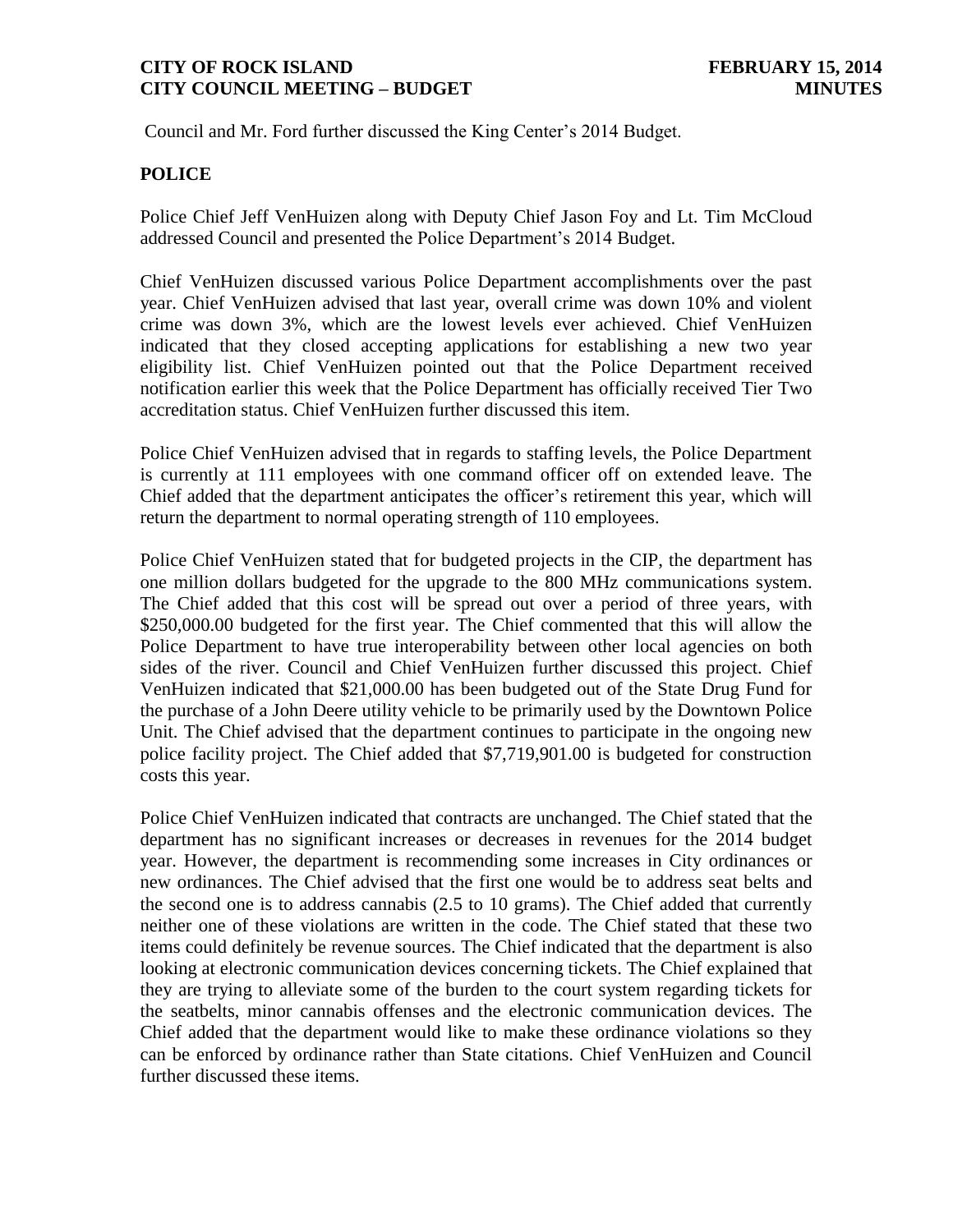Chief VenHuizen discussed changes in the level of services. The Chief advised that the Downtown Police Unit was created to specifically address the concerns of the central district business area and surrounding areas. The Chief explained that the unit is comprised of a supervisor and four officers that work various areas depending on the needs of the Downtown. The Chief stated that so far, this program has been very well received by citizens, visitors and businesses. Council and Chief VenHuizen further discussed the Downtown Police Unit as it related to security fees, costs, the expanded area, and calls for service in the Downtown concerning the late night entertainment component.

Mayor Pauley advised that he would like a report on what it would cost and the pros and cons of reestablishing the Auxiliary Police Force. The Mayor stated that the reasoning behind this request is because he has been hearing too many times that the officers do not want to work overtime to do events.

Chief VenHuizen advised that in the area of operational changes, the new Downtown Police Unit and the Crime Suppression Unit has been combined this year to effectively address the public's needs citywide; they work in conjunction with one another focusing their efforts during the hours in the locations needed. Chief VenHuizen stated that they continue to receive the same grants as they have in the past years. The Chief stated that the department does not know how much in funds that they will receive in regards to the Justice Assistance Grant (JAG) because it doesn't start until October, but historically that grant funding has decreased over the years. The Chief indicated that in regards to expenses within the CIP using Gaming or Carryover funds, the Police Department has the consultant in that for the 800 MHz radio system.

Council and Chief VenHuizen further discussed the Police Department's 2014 Budget.

## **FINANCE**

Finance Director Cynthia Parchert accompanied by Budget Coordinator Don Reichert presented the Finance Department's Budget for 2014.

Ms. Parchert stated that there are really no changes proposed for personnel. However, they are moving their summer intern from temporary service to payroll.

Ms. Parchert discussed projects. Ms. Parchert indicated that a formalized monthly close process has been implemented. Ms. Parchert added that all major balance sheet accounts are reconciled monthly and all minor accounts are reconciled quarterly. Ms. Parchert advised that a few accounts are reconciled annually and adjusted annually as part of the year-end audit due to the nature of the account and limited staff time to devote to reconciliations. Ms. Parchert further discussed the month end close process. Ms. Parchert advised that another project was the revision to the new budget format, which is more user friendly. Ms. Parchert added that the new format is presented with this CY14 Budget. Ms. Parchert indicated that during this current fiscal year, the Finance staff assisted with the implementation of Parking software. Ms. Parchert added that Fleet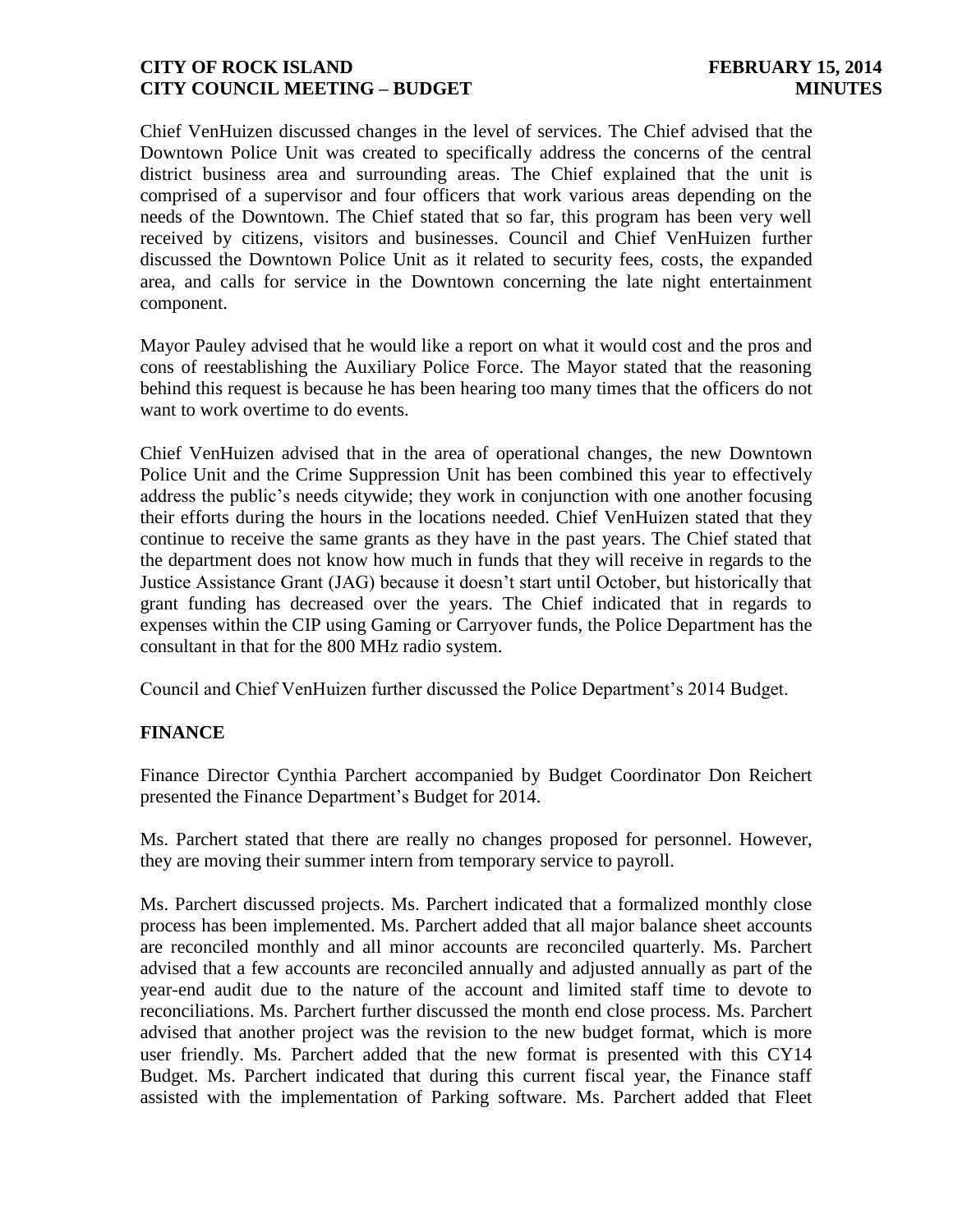software and Marina software has been selected and implementation will likely carryover into CY14. Ms. Parchert explained that there is also the annual audit in which FY 2012/2013 was completed with a reduced number of audit adjustments. Ms. Parchert added that the fewer adjustments are a direct result of implementing the month end close process.

Ms. Parchert advised that the Finance Department completed the CIP Budget for the first time for CY14, which included a revision to the process. Ms. Parchert indicated that a new year-end process was created. Ms. Parchert added that this budget is a nine month budget, which aligns the City with a calendar year-end. Ms. Parchert discussed debt, and commented that the Finance Department successfully negotiated a \$15 million line of credit with three local banks to facilitate the  $11<sup>th</sup>$  Street Redevelopment. Ms. Parchert advised that \$11 million in GO bonds were issued in December 2013 and next year, \$10 million will be issued in new GO debt for the police station,  $9<sup>th</sup>$  Street Resurfacing: 31<sup>st</sup> Street to Blackhawk Road and  $23<sup>rd</sup>$  Street Reconstruction:  $10<sup>th</sup>$  to  $12<sup>th</sup>$  Avenues. Ms. Parchert and Council further discussed this item. Ms. Parchert explained that besides the annual audit, the Finance Department also completed the IRS audit on the 2008 bond issue, which was closed and there were no findings; the annual Motor Tax audit, which was closed and there were no findings; and the HUD review for CDBG, which was closed and corrections were taken. Ms. Parchert added that the audit for the Illinois Department of Human Services for the MLK grant is underway. Council, Ms. Parchert and Community and Economic Development Director Jeff Eder further discussed HUD's review of CDBG.

Ms. Parchert advised that the City is in the second year of a five year contract with Bohnsack & Frommelt for audit services, and American Bank and JP Morgan/Chase for banking services. Ms. Parchert indicated that the department will be completing an RFP for cost allocation in which the actual work will roll over into the next year. Ms. Parchert added that they will complete an RFP for the actuary this year as well as an RFP for pension investment consulting and City investment consulting.

Ms. Parchert discussed changes in operations. Ms. Parchert pointed out that the Finance Department implemented the month end close and will continue to refine it. Ms. Parchert added that a process has been revised for bad debt collection, but it still needs to be implemented. Ms. Parchert pointed out that the budget format and CIP process has been implemented. Ms. Parchert added that the Finance Department is currently doing a quarterly review of all department expenditures and a new format has been implemented for the quarterly financial report. Ms. Parchert discussed other operational changes, which included; enhancing investment income; customer service improvements as it related to a new resident packet; and continuing to look for ways to strengthen internal controls.

Council, Ms. Parchert and Mr. Reichert discussed enhancing investment income.

Council and Ms. Parchert further discussed the Finance Department's 2014 Budget.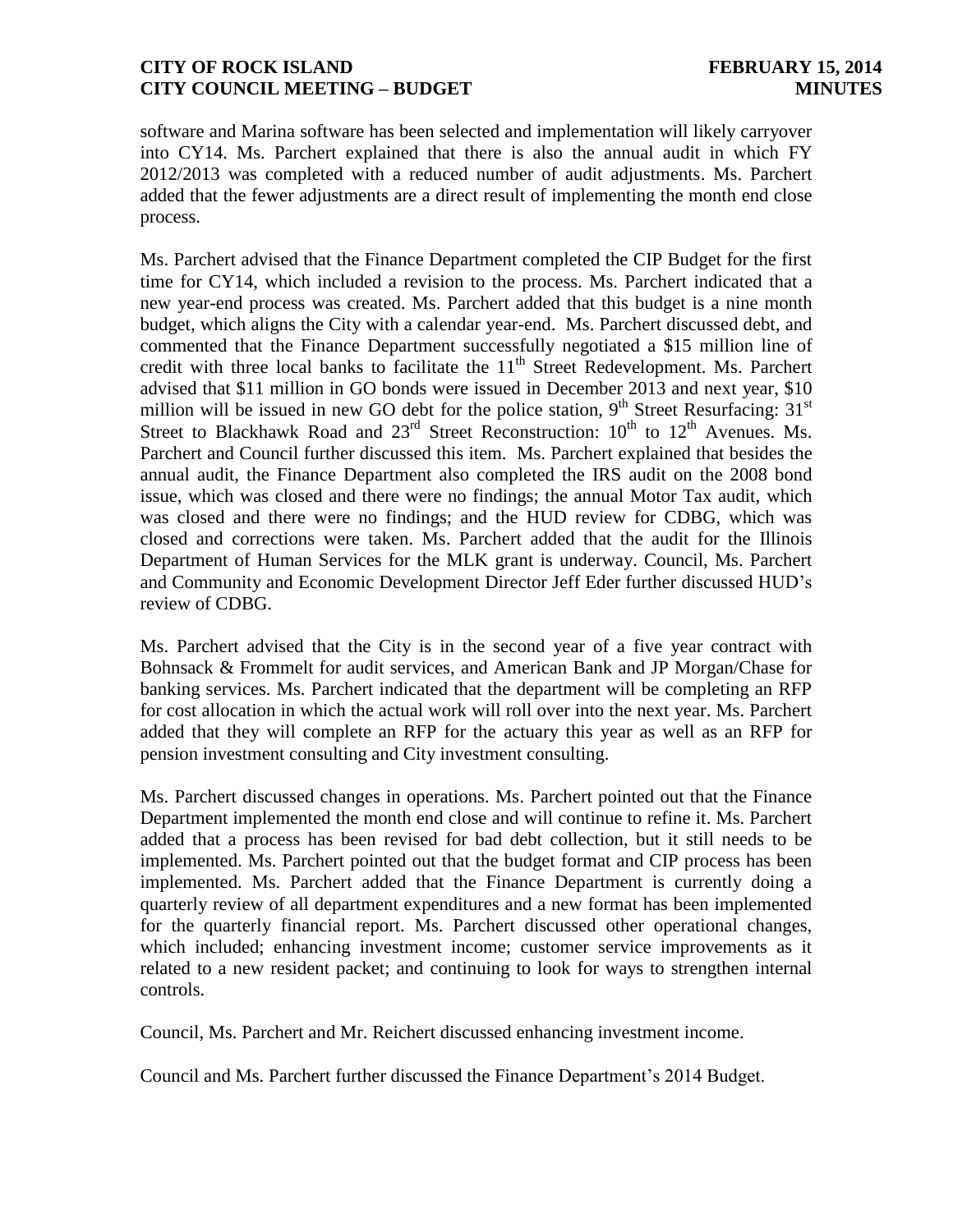#### **HUMAN RESOURCES**

Human Resources Director John Thorson accompanied by Risk Manager Patrick Doherty presented the Human Resources Department's 2014 Budget.

Mr. Thorson stated that in regards to staffing, there are no changes anticipated for 2014. Mr. Thorson added that the department oversees the on-site clinic and the hours for the nurse will remain at 20 per week and 36 hours per week for the nurse practitioner. Mr. Thorson commented that the department does not have any budgeted capital projects for the next year. Mr. Thorson advised that the primary contracts that the Human Resources Department administers include; legal services, temporary services, employee assistance and medical services and consulting, which is primarily with health and risk management services. Mr. Thorson added that other contracts include miscellaneous, vending machine and labor union contracts.

Mr. Thorson pointed out that for FY2013/2014, the department negotiated new labor contracts with COA and FOP; conducted RFQ's for self insurance brokerage/consulting; health facilitator and health actuarial; conducted a RFP for a new dental plan through MetLife Dental; and renegotiated an intergovernmental agreement with RI County for the on-site nurse clinic. Mr. Thorson added that they also negotiated a new intergovernmental agreement with South Rock Island Township for the on-site clinic services and worked with the Planning Health Care Committee to establish Extend Health as a provider of medical and prescription drug services for Medicare retirees. Mr. Thorson added that the department is working on labor contracts for this next year with Command and IAFF.

Mr. Thorson advised that overall, self insurance revenues will be down approximately \$514,000.00. Mr. Thorson added that health insurance revenues will decrease about 32% for the next year. Mr. Thorson commented that the health fund has a balance of a little over \$3 million dollars. Mr. Thorson and Council further discussed health insurance revenues. Mr. Thorson advised that starting in April of this year, health insurance premiums will be reduced by 5%. Mr. Thorson discussed the cafeteria plan and noted that revenues will remain steady. Mr. Thorson stated that overall, revenues will decrease by approximately 32%, which is due to the nine month budget.

Mr. Thorson advised that no changes in service levels are expected for the next year. Mr. Thorson discussed operational changes and noted that the Medicare supplement plan is changing. Mr. Thorson pointed out that in April of this year, Medicare retirees will be removed from the City's prescription drug plan and the City will no longer administer the Medicare supplement plan for retirees 65 and older. Mr. Thorson added that the new Medicare supplement provider will be Extend Health. Mr. Thorson advised that in exchange from removing the retirees from the prescription drug plan, the City will pay \$1,600.00 into a health savings account for each retiree. Mr. Thorson added that the proceeds could be used to pay for their Medigap, Part D and/or Advantage Plus premiums or any out of pocket expenses. Mr. Thorson and Council further discussed these changes as it related to costs and providing educational services.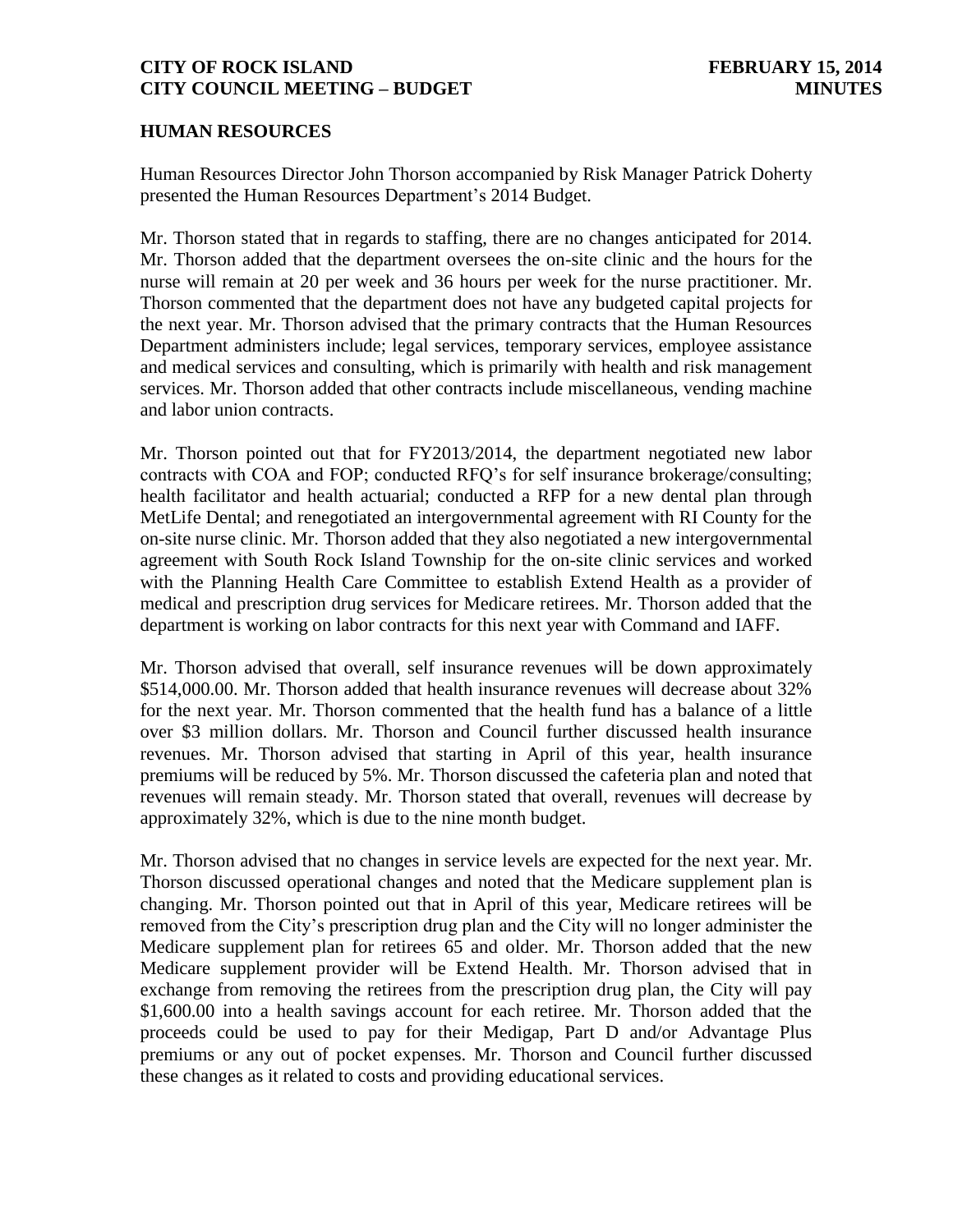Mr. Thorson advised that the department will continue with communication enhancements to the website and public access channel through digital media. Mr. Thorson added that they will continue to review the on-site nursing program and make recommendations when needed.

Mr. Thorson discussed grants. Mr. Thorson advised that the department is in the final two years for receiving funding for the retiree drug subsidy. Mr. Thorson indicated that the City is projected to receive \$63,000.00 next year, but no application was made to RDS for the next plan year due to Medicare retirees being moved to Extend Health.

Mr. Thorson advised that the department does not have any current or budgeted capital projects within the CIP. Council, Mr. Thorson and Mr. Doherty discussed health as it related to the City's wellness initiative that was implemented last July. Mr. Thorson provided background information on the onsite-nursing clinic as it related to visits, cost and City and employee savings.

Council further discussed the Human Resources Department's 2014 Budget.

## **CITY MANAGER, MAYOR, ALDERMEN AND CITY CLERK**

Ben McCready, Assistant to the City Manager presented the City Manager's, Mayor's, Aldermen's and City Clerk's 2014 Budget.

Mr. McCready referred to the budget review documents and commented that the expenditures have been reduced for these areas for the shortened budget year. Mr. McCready added that expenditures in the areas are accounted for within six different funds throughout the City including three TIF funds.

Mr. McCready advised that operational changes have been relatively minor compared to the larger operational areas of the City. Mr. McCready advised that he has taken on additional duties on various boards and commissions. Mr. McCready stated that a monthly operations report has been developed to highlight activities in each City department. Mr. McCready commented that Community and Economic Development Director Jeff Eder has taken on additional duties as the Assistant City Manager; he will serve in the absence of the City Manager.

Council discussed boards and commissions as it related to sending out information to Council ahead of time. Council and City Manager Thomas also discussed the minutes of these boards and commissions' meetings as it related to the Human Rights Commission concerning open sessions or closed sessions.

Mr. McCready discussed projects. Mr. McCready stated that the City Manager's office frequently assists departments with research analysis and provides objective analysis in identifying solutions to challenges as they come up in the City. Mr. McCready referred to the budget review documents and stated that these projects reflect a wide range of